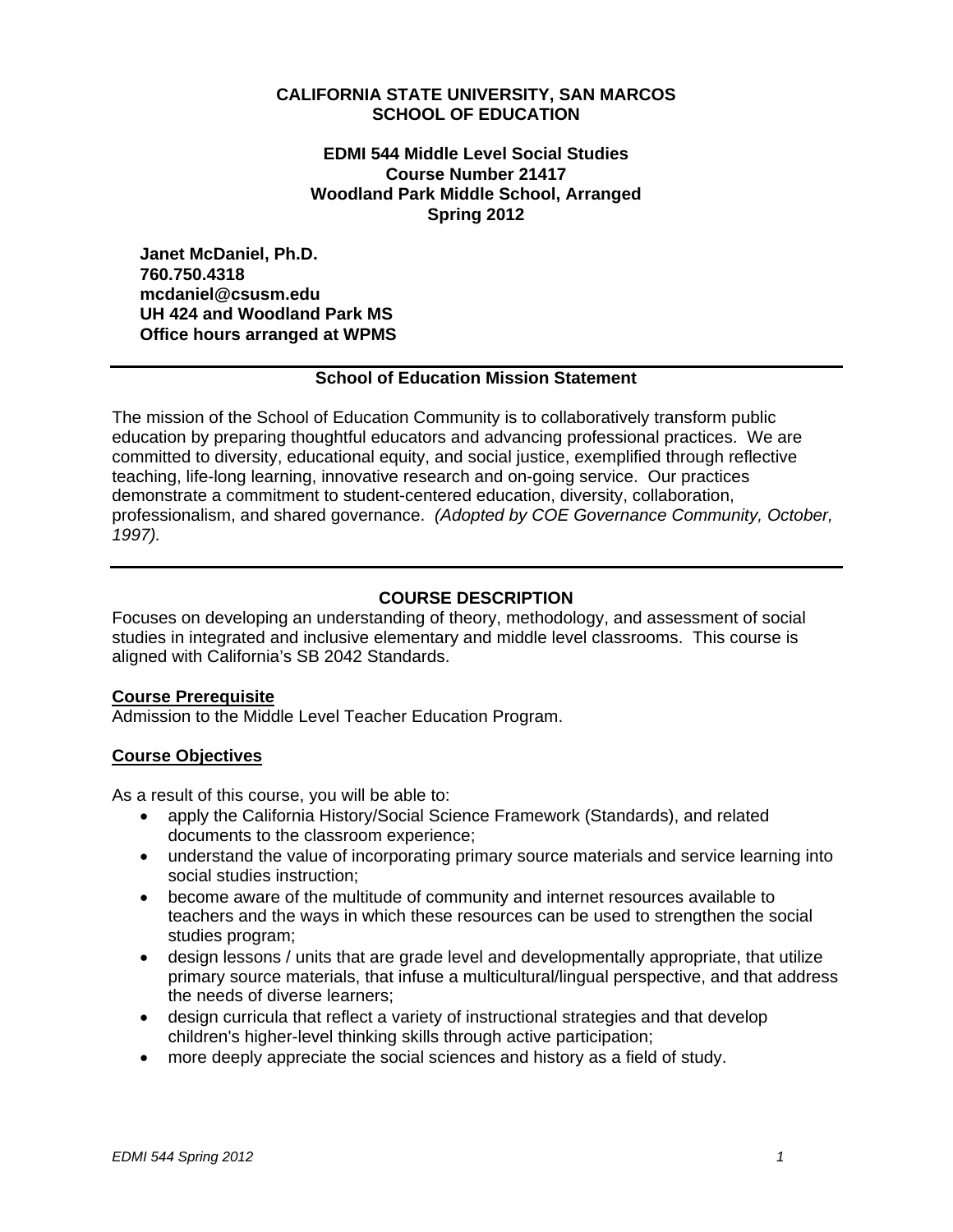#### **Texts**

# **Required:**

State of California. *Curriculum Framework for History/Social Science K-*12 (online at the California Department of Education website, http://www.cde.ca.gov/be/st/fr/)

Powell, S. (2005). *Introduction to Middle School.* Upper Saddle River, NJ: Merrill Prentice Hall. Rethinking Schools. (2001). *Rethinking our Classrooms: Teaching for Equity and Justice: Vol. 2.* Milwaukee, WI: Rethinking Schools.

Additional readings as assigned, available on Cougar Courses or online.

#### **Recommended:**

Vatterott, C. (2009). *Rethinking Homework: Best Practices that Support Diverse Needs.*  Alexandria, VA: ASCD. ISBN 978-1-4166-0825-7.

### **Authorization to Teach English Learners**

This credential program has been specifically designed to prepare teachers for the diversity of languages often encountered in California public school classrooms. The authorization to teach English learners is met through the infusion of content and experiences within the credential program, as well as additional coursework. Students successfully completing this program receive a credential with authorization to teach English learners. *(Approved by CCTC in SB 2042 Program Standards, August 2002)* 

# **STUDENT LEARNING OUTCOMES**

#### **Teacher Performance Expectation (TPE) Competencies**

The course objectives, assignments, and assessments have been aligned with the CTC standards for the Multiple Subject Credential. This course is designed to help teachers seeking a California teaching credential to develop the skills, knowledge, and attitudes necessary to assist schools and district in implementing effective programs for all students. The successful candidate will be able to merge theory and practice in order to realize a comprehensive and extensive educational program for all students.

### **California Teacher Performance Assessment (CalTPA)**

All California credential candidates must successfully complete a state-approved system of teacher performance assessment (TPA), to be embedded in the credential program of preparation. At CSUSM this assessment system is called the CalTPA or the TPA for short.

To assist your successful completion of the TPA a series of informational seminars are offered over the course of the program. TPA related questions and logistical concerns are to be addressed during the seminars. Your attendance to TPA seminars will greatly contribute to your success on the assessment.

Additionally, SOE classes use common pedagogical language, lesson plans (lesson designs), and unit plans (unit designs) in order to support and ensure your success on the TPA and more importantly in your credential program.

TPA support materials can be found on the SOE website provided at the website provided: http://www.csusm.edu/education/CalTPA/ProgramMaterialsTPA.html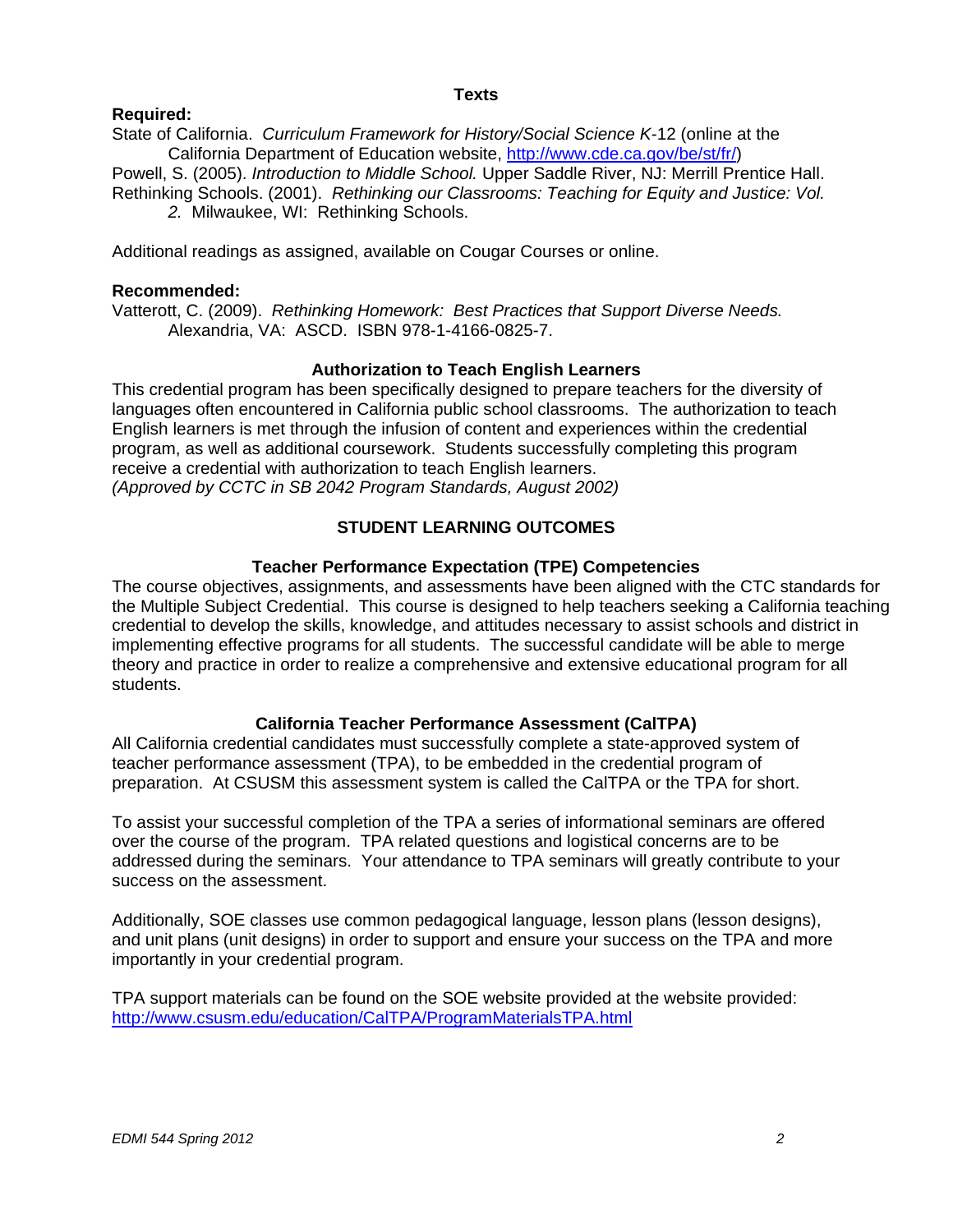#### **School of Education Attendance Policy**

 *1997).* Due to the dynamic and interactive nature of courses in the School of Education, all students are expected to attend all classes and participate actively. At a minimum, students must attend more than 80% of class time, or s/he may not receive a passing grade for the course at the discretion of the instructor. Individual instructors may adopt more stringent attendance requirements. Should the student have extenuating circumstances, s/he should contact the instructor as soon as possible. *(Adopted by the COE Governance Community, December,* 

In this course, the following attendance policy will apply: One class session may be missed without penalty to your grade. Each additional missed session will drop your final grade by 1/3 grade point (A to A-, A- to B+, etc.). If you miss four or more class sessions, you will receive an F.

#### **Potential Job Action for Spring 2012**

The California Faculty Association is in the midst of difficult contract negotiations with the CSU administration. In response to the CSU's stance, it is possible that the faculty union will call for a one-day strike or other work stoppage. When a decision for such action has been reached, you will be informed about the decision and of any disruption to the posted schedule.

#### **Students with Disabilities Requiring Reasonable Accommodations**

Students with disabilities who require reasonable accommodations must be approved for services by providing appropriate and recent documentation to the Office of Disable Student Services (DSS). This office is located in Craven Hall 4300, and can be contacted by phone at (760) 750-4905, or TTY (760) 750-4909. Students authorized by DSS to receive reasonable accommodations should meet with their instructor during office hours or, in order to ensure confidentiality, in a more private setting.

#### **Course Requirements**

### **The following assignments are evaluated in EDMI 544:**

| Assignment                            | Points | Due Date |
|---------------------------------------|--------|----------|
| 1. Internet Sites                     | 20     | Feb. 15  |
| 2. Literature Connection              | 20     | Feb. 27  |
| 3. Service Learning Strand            | 25     | Mar. 16  |
| 4. Social Studies Lesson Plan         | 25     | Mar. 16  |
| 5. Participation with Self-Assessment | 10     | Mar. 16  |

### **Unit of Study**

#### **Various Dates**

You and two or three partners will create an integrated science and social studies unit. Four parts will be evaluated for your EDMI 544 grade. These are due throughout the semester.

**Assignment 1: Internet Sites:** *Individually*, describe and evaluate ten internet sites that will be valuable to you and your students in this unit. At least two must be professional sites (for teacher use only). At least five will be for your students' use in your unit plan. The remaining three may be for teacher and/or student use. All must be connected to your unit plan. See details in Internet Sites assignment below. (20 points, **Due Feb. 15** in class and on Cougar Courses.)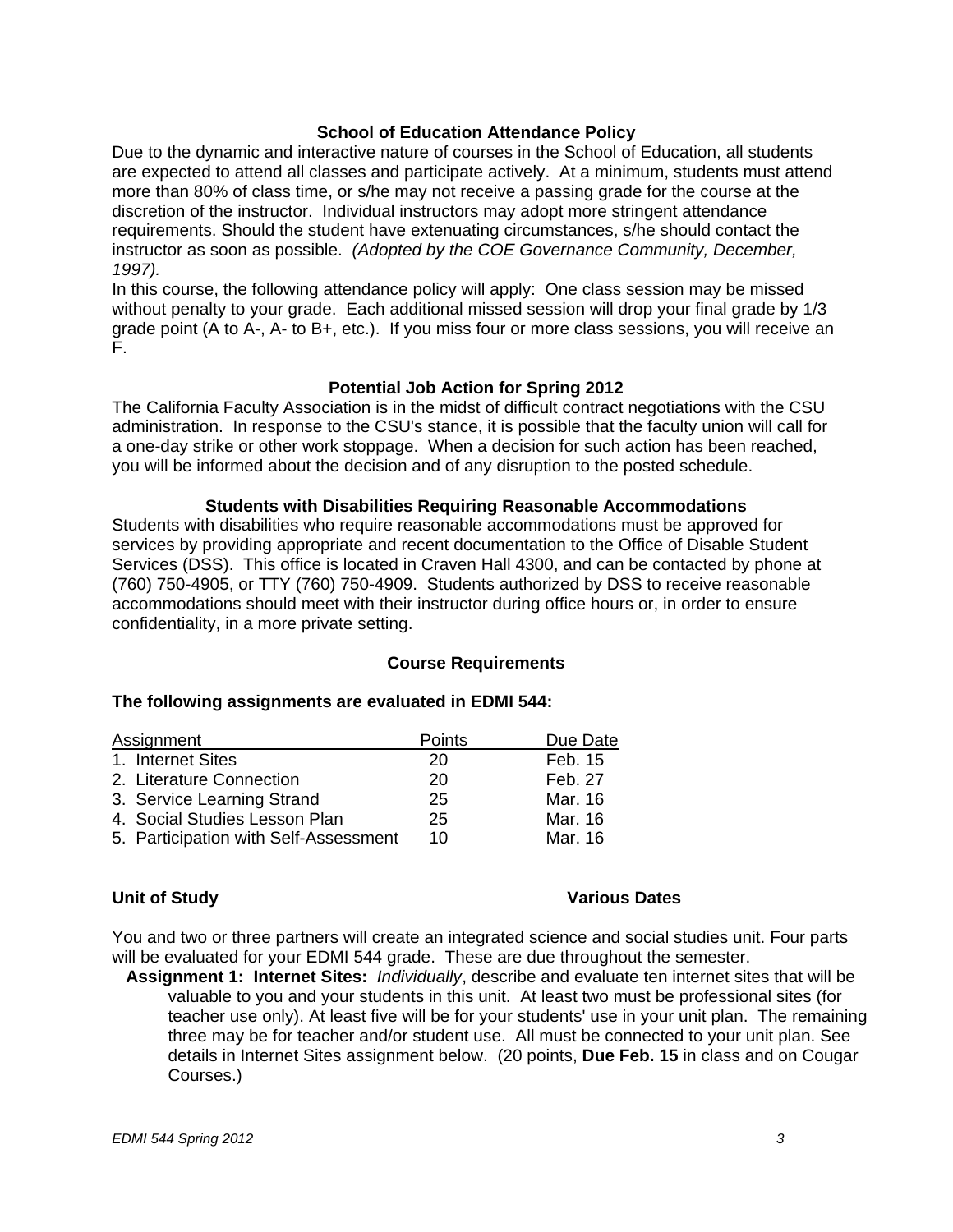- **Assignment 2: Literature Connection:** *Individually*, you will choose a piece of literature that connects to the social studies content in your unit. See details in Literature Connection assignment below. (20 points, **Due Feb 27** in class and on Cougar Courses.)
- **Assignment 3: Service Learning Strand:** *Collectively*, you and your partners will create a service learning strand for the unit. This strand will include four components: Preparation, Service, Reflection, and Celebration. Details of these components are in Fertman, White and White ("Elements of Service Learning") on the Cougar Courses site. You and your partners will share the same grade for this assignment. (25 points, **Due March 16** with the finished unit plan.)
- **Assignment 4: Social Studies Lesson Plan:** *Individually*, you will create a social studies lesson plan for your unit. The lesson plan must work well with your partners' plans. (25 points, **Due March 16** with the finished unit plan.)

#### **1. Internet Sites for Social Studies (20 points) Community Contrary 15 Alleh February 15**

The internet provides teachers and their students with information and opportunities for engagement – yet issues of quality and usefulness must be considered. For this assignment, you will explore and evaluate ten education internet sites that would be valuable to middle school social studies teachers who are engaged in your unit plan. You need to coordinate with your unit plan colleagues so that you each choose different websites, yet all will relate to the unit. For each site, spend some time exploring the pages and links presented, and then respond (1-2 paragraphs per site) to the following prompt:

Describe what you find at the site, the strengths of the site as a resource for middle school social studies teachers and/or students, and if/how you think the site could be improved. Give an example of something from the site that you would definitely use if you were teaching your unit.

Here are three professional websites that will give you a start on the assignment: California Council for the Social Studies http://www.ccss.org/ S.C.O.R.E. – History Social Science Resources http://score.rims.k12.ca.us/ National Council for the Social Studies http://www.ncss.org/

### 2. Literature Connection (20 points) Due February 27

A wealth of children's literature exists that strongly supports the state standards for teaching social studies. For this assignment you will select *one book* appropriate for the interdisciplinary unit you are developing. You will then dramatically present your book and explain how it can be used to advance children's thinking about key social studies concepts. You need to coordinate with your unit plan colleagues so that you each choose a different book, yet all will relate to the unit.

*Individually,* you will select a single (fiction or nonfiction) book that addresses the themes and history/social science standards related to your unit. It can be literature that you read to students or that students read by themselves.

When introducing a unit you should think about ways to invite your students into the topic. Many times, a book is a good way to do that. You may want to consult the SCORE website, NCSS Notable Children's Tradebooks (http://www.socialstudies.org/), or your school librarian for suggestions. This assignment includes (a) a "dramatic" presentation with your unit plan teammates, (b) a written summary that demonstrates how you will incorporate the book into your instruction.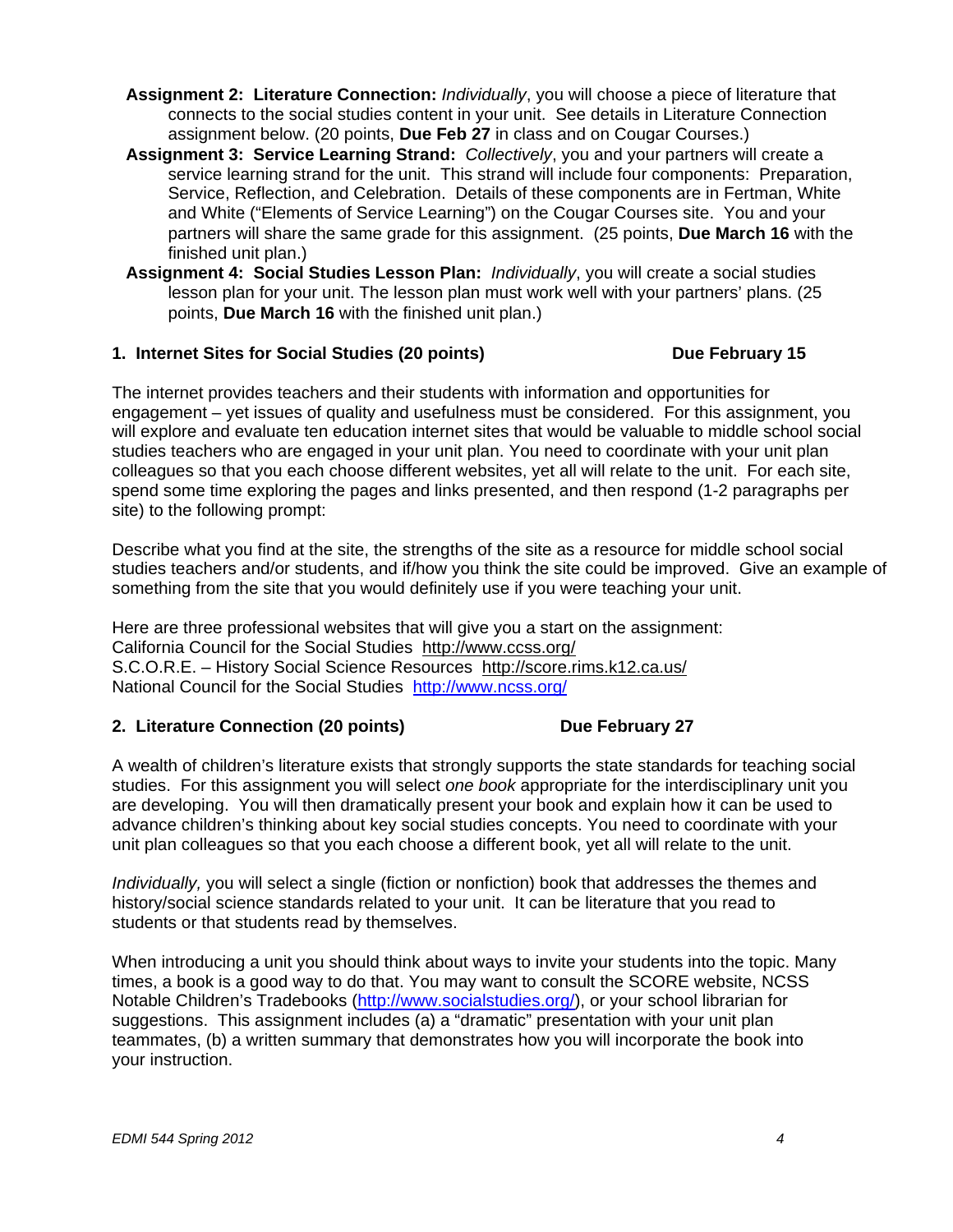On February 27, be ready with:

a. A 10- to 15-minute presentation by your unit plan group "selling" us on why your books are great to use with students. Coordinate the presentation, and provide specific information about each book. Be sure to consider the following when organizing your presentation:

- Identify key themes and select one or two for each book to focus on during your presentation.
- You will want to tell enough about the event or character to involve your audience but leave them curious to read the book themselves.
- Clearly connect the themes you discuss to social studies content and your unit standards.
- Include audience involvement and creative elements (visual aids, dress-up, edibles) to capture everyone's attention. Remember--active learning is best.
- Although you may choose to write out the basics of your presentation, do not read it. Make eye contact with your audience, and change your vocal inflections. If it fits the book, ham it up.

b. A written summary (1-2 pages) of key information about your book. This will be submitted on Cougar Courses. Use the following format. The goal is for everyone to come away with lots of ideas for ways to use social studies literature with students. See sample on Harriet Tubman on Cougar Courses site.

Book Title Author / Publisher / ISBN# / Date of publication History-Social Science Standard(s) this book supports Appropriate grade level Identify fiction or non-fiction Big Idea / Key Questions Full paragraph summarizing book Brief descriptions of related teaching ideas

# **3. Service Learning Strand (25 points) Due March 16**

*Collectively*, you and your partners will create a service learning strand for the unit plan. This strand will include four components: Preparation, Service, Reflection, and Celebration. Details of these components are in Fertman, White and White ("Elements of Service Learning") on the Cougar Courses site. You and your partners will share the same grade for this assignment.

# 4. Social Studies Lesson Plan (25 points) **Due March 16 Due March 16**

*Individually*, you will create a social studies lesson plan for your unit. Use the template provided for you. The lesson plan must work well with your partners' plans.

# **5. Professionalism; Self-asessment (10 points) Ongoing; Self-assessment due March 16**

Professional demeanor is expected of all students in the Middle Level Program. Professional demeanor includes but is not limited to the following:

- On-time arrival to all class sessions.
- Advance preparation of readings and timely submission of assignments.
- Respectful participation in all settings (e.g., whole group, small group, in/outside of class), without succumbing to non-academic distractions (electronics, personal business, etc.).
- Carefully considered, culturally aware approaches to solution-finding.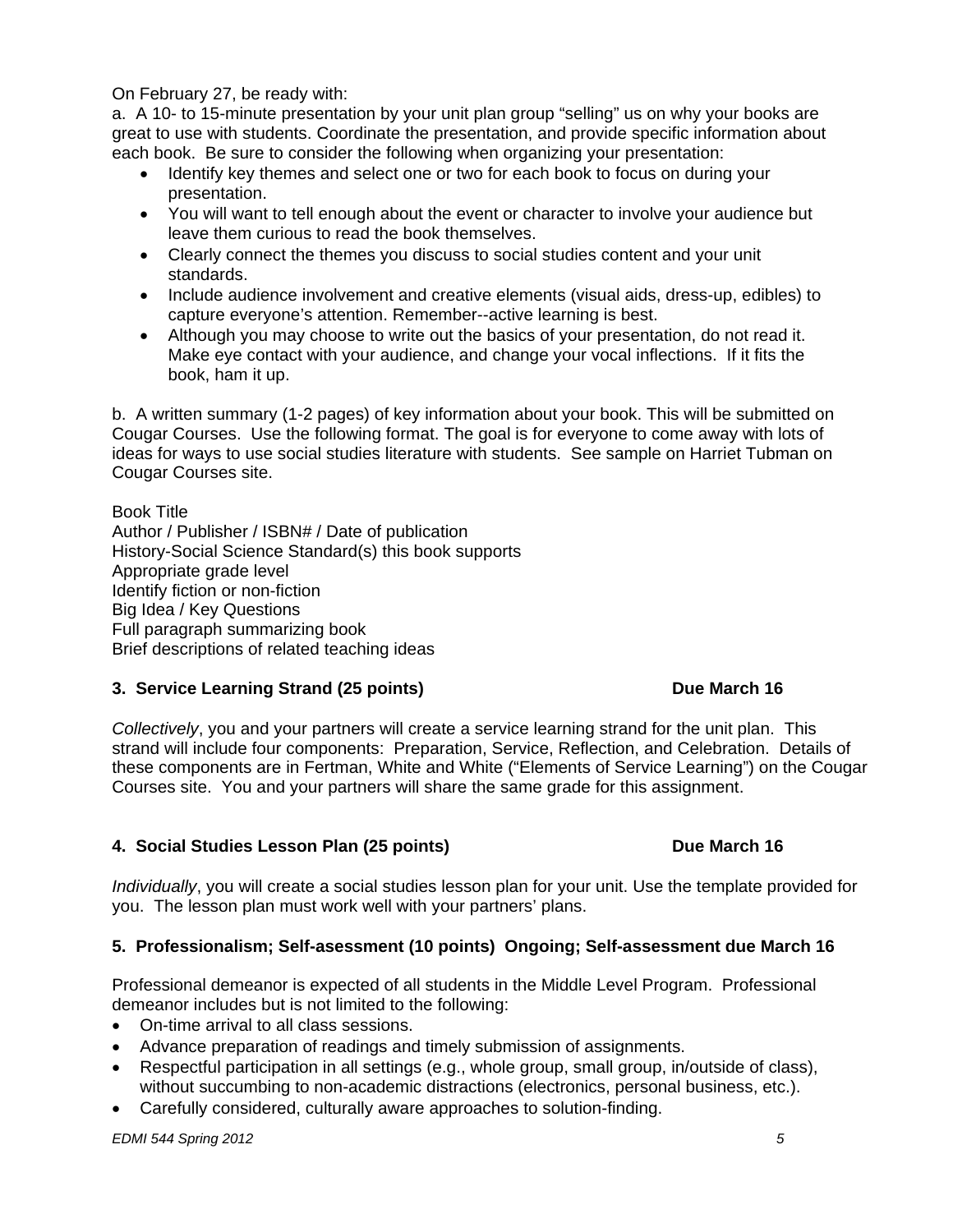This course is designed for active learning during class sessions. In order for this course to succeed for individuals and the group, students must come to class prepared to discuss assigned readings/topics and to participate in class activities. You will submit a selfassessment on Cougar Courses by March 16. I will consider your self-assessment when assigning points for this assignment. Answer the questions below and illustrate with examples from your participation in class.

Students will engage in active learning each class session, and will be expected to actively participate.

- How do you participate in class discussions productively, sharing your knowledge and understandings?
- How do you interact productively with your peers, taking on a variety of roles (leader, follower, etc.)?
- How do you contribute appropriately to group work—do you "do your share"?
- How do you demonstrate that you are able to accept others' opinions?
- How do you demonstrate that you are supportive of others' ideas?
- How do you support your peers during their presentations?
- How do you manage potential diversions (electronics, personal business, appointments, etc.) that might impede your ability to give your full attention to class sessions?
- How do you monitor and adjust your participation to allow for others' ideas as well as your own to be heard?

#### **Grading Standards**

Teacher education is a professional preparation program. It is expected that students will come to class prepared to discuss the readings, submit required assignments, and participate in class activities. Students are expected to adhere to academic honesty and integrity, standards of dependability, confidentiality and writing achievement. Because it is important for teachers to be able to effectively communicate their ideas to students, parents, colleagues, and administrators, writing that is original, clear and error-free is a priority for the School of Education. It is expected that work will be turned in on time. Please discuss individual issues with the instructor. Late assignments will be penalized by a 10% deduction in points for each weekday late. After one week, late assignments will be given a zero.

| A 93-100 points | B+ 88-89 points | B-80-82 points C 73-77 points   |  |
|-----------------|-----------------|---------------------------------|--|
| A- 90-92 points | B 83-87 points  | C+ 78-79 points C- 70-72 points |  |

#### **All University Writing Requirement**

Every course at the university must fulfill the university's writing requirement of at least 2,500 words. In this course, this is accomplished through the following written assignments: Service Learning Plan (in the unit of study), Literature Connection, Lesson Plan (in the unit of study).

#### **CSUSM Academic Honesty Policy**

Students will be expected to adhere to standards of academic honesty and integrity, as outlined in the Student Academic Honesty Policy. All written work and oral presentation assignments must be original work. All ideas/materials that are borrowed from other sources must have appropriate references to the original sources. Any quoted material should give credit to the source and be punctuated with quotation marks.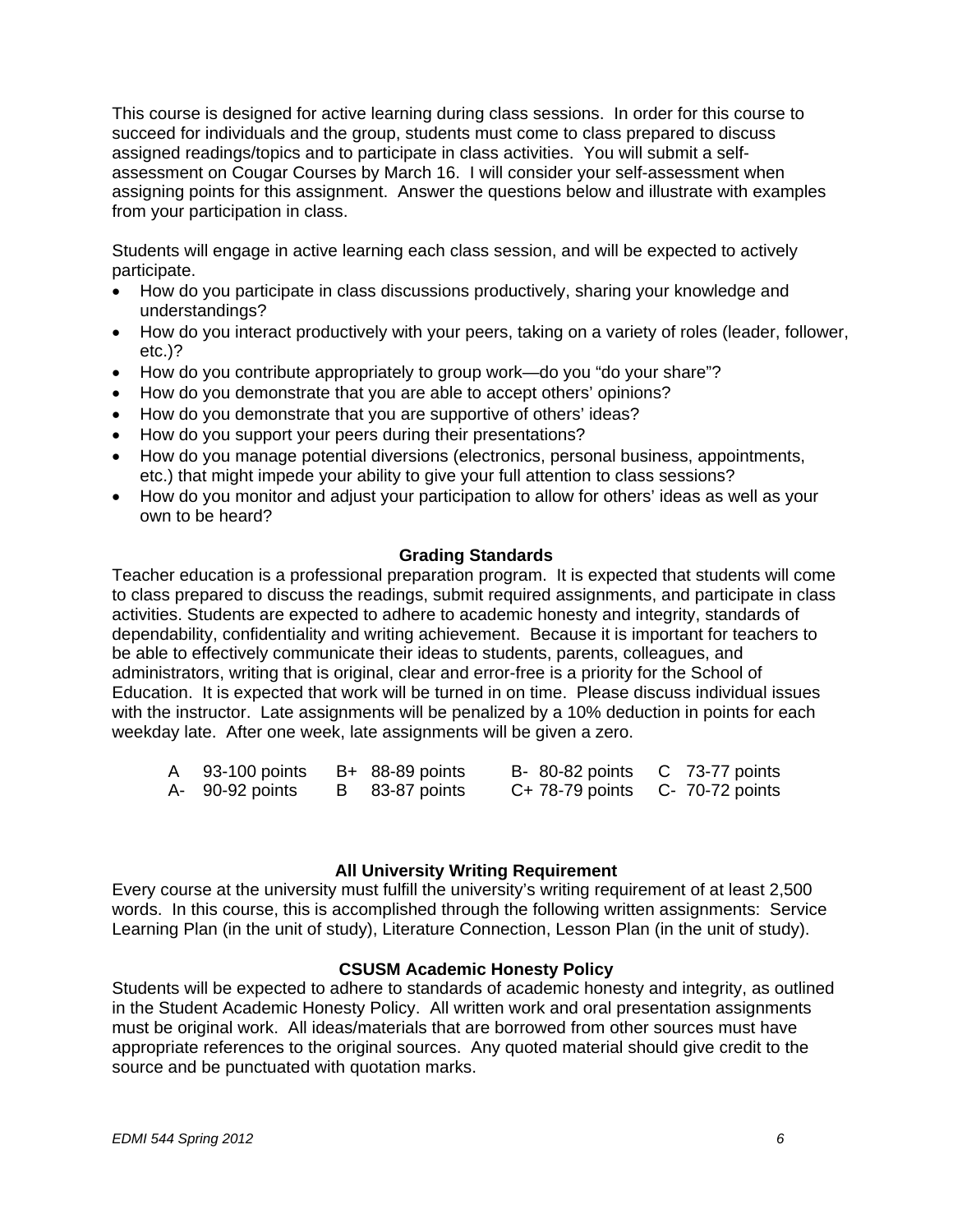Students are responsible for honest completion of their work including examinations. There will be no tolerance for infractions. If you believe there has been an infraction by someone in the class, please bring it to the instructor's attention. The instructor reserves the right to discipline any student for academic dishonesty in accordance with the general rules and regulations of the university. Disciplinary action may include the lowering of grades and/or the assignment of a failing grade for an exam, assignment, or the class as a whole."

Incidents of Academic Dishonesty will be reported to the Dean of Students. Sanctions at the University level may include suspension or expulsion from the University.

#### **Plagiarism**

As an educator, it is expected that each student will do his/her own work, and contribute equally to group projects and processes. Plagiarism or cheating is unacceptable under any circumstances. If you are in doubt about whether your work is paraphrased or plagiarized see the Plagiarism Prevention for Students website http://library.csusm.edu/plagiarism/index.html. If there are questions about academic honesty, please consult the University catalog.

#### **Use of Technology**

Students are expected to demonstrate competency in the use of various forms of technology (i.e. word processing, electronic mail, Cougar Courses, use of the internet, and/or multimedia presentations). Specific requirements for course assignments with regard to technology are at the discretion of the instructor. Keep a digital copy of all assignments for use in your teaching portfolio. All assignments will be submitted online, and some will be submitted in hard copy as well. Details will be given in class.

#### **Electronic Communication Protocol**

Electronic correspondence is a part of your professional interactions. If you need to contact the instructor, e-mail is often the easiest way to do so. It is my intention to respond to all received e-mails in a timely manner. Please be reminded that e-mail and on-line discussions are a very specific form of communication, with their own nuances and etiquette. For instance, electronic messages sent in all upper case (or lower case) letters, major typos, or slang, often communicate more than the sender originally intended. With that said, please be mindful of all e-mail and on-line discussion messages you send to your colleagues, to faculty members in the School of Education, or to persons within the greater educational community. All electronic messages should be crafted with professionalism and care.

Things to consider:

- Would I say in person what this electronic message specifically says?
- How could this message be misconstrued?
- Does this message represent my highest self?
- Am I sending this electronic message to avoid a face-to-face conversation?

In addition, if there is ever a concern with an electronic message sent to you, please talk with the author in person in order to correct any confusion.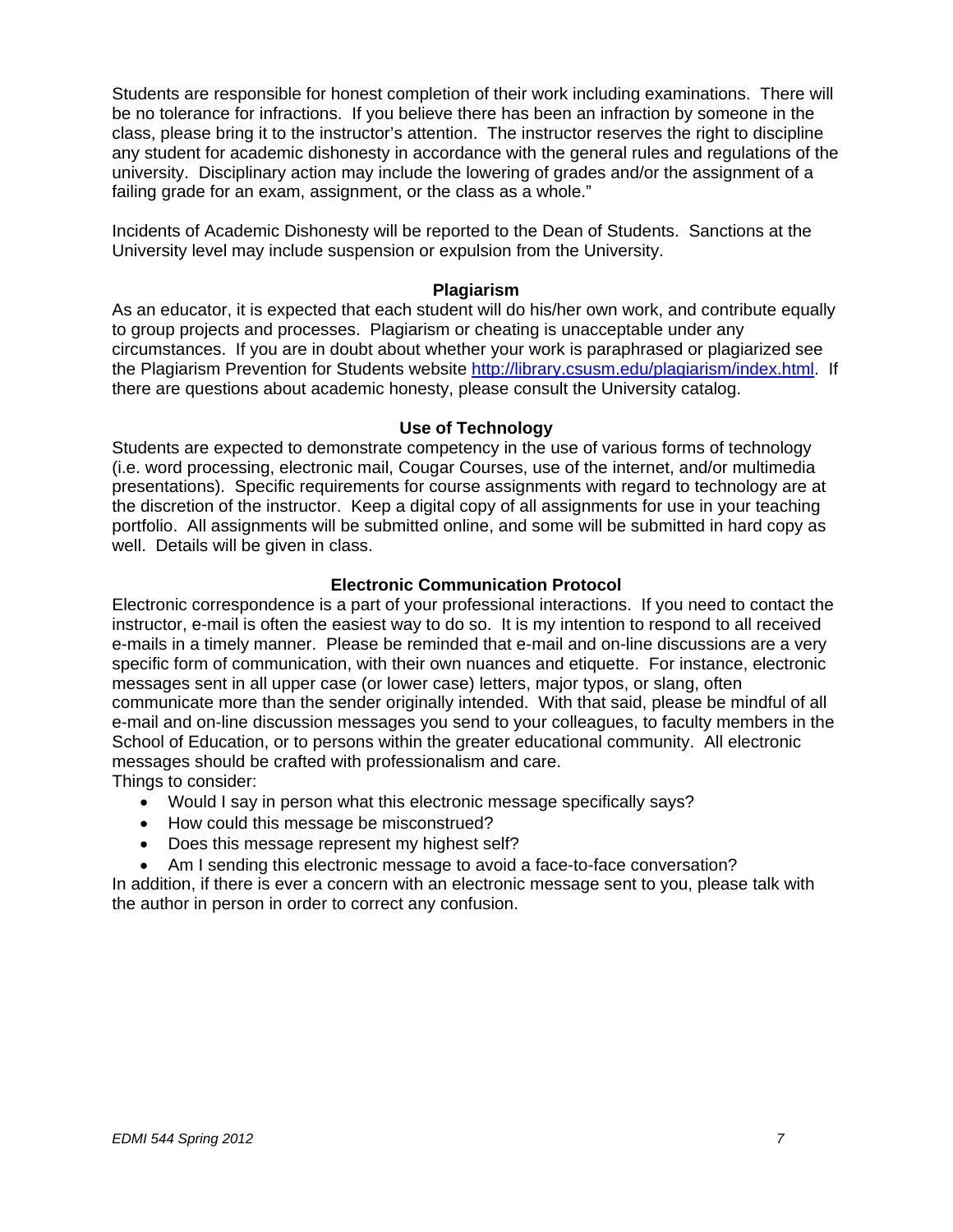# **Schedule as of 1/19/12 Schedule is subject to change at the discretion of the instructor**

| <b>Date</b>                                | <b>Topic</b>                                                                                 | <b>Reading/Preparation for Class</b>                                                    | <b>Assignment</b>                                                                                                                                                   |
|--------------------------------------------|----------------------------------------------------------------------------------------------|-----------------------------------------------------------------------------------------|---------------------------------------------------------------------------------------------------------------------------------------------------------------------|
| Jan 23 PM                                  | What is Social Studies?                                                                      | Access the syllabus on the COE<br>website                                               |                                                                                                                                                                     |
|                                            |                                                                                              | CA History-Social Science Framework                                                     |                                                                                                                                                                     |
|                                            |                                                                                              | <b>Bring your History-Social Science</b><br>Framework (access online)                   |                                                                                                                                                                     |
|                                            |                                                                                              |                                                                                         |                                                                                                                                                                     |
| Jan 25 PM                                  | Internet resources<br>Units of study: Themes                                                 | Be ready to work with your unit group                                                   |                                                                                                                                                                     |
|                                            |                                                                                              |                                                                                         |                                                                                                                                                                     |
| Jan 26 PM                                  | Unit planning: Elements                                                                      | Unit planning materials posted/linked on<br>the Cougar Courses site                     |                                                                                                                                                                     |
|                                            |                                                                                              |                                                                                         |                                                                                                                                                                     |
| Feb 1 PM<br>Online<br>session              | Content selection                                                                            | Begin Cougar Courses assignment on<br>Jan 28.                                           | All components of the<br><b>Cougar Courses discussion</b><br>must be completed by 11:55<br>PM on Sunday, Feb. 5 to get<br>credit for class attendance<br>on Feb. 1. |
|                                            |                                                                                              |                                                                                         |                                                                                                                                                                     |
| Feb 8 AM                                   | Service Learning:<br>Elements                                                                | Service Learning materials<br>posted/linked on the Cougar Courses<br>site               |                                                                                                                                                                     |
|                                            |                                                                                              |                                                                                         |                                                                                                                                                                     |
| Feb 13 AM                                  | Service Learning:<br>Reflection<br>Modeling Democracy in<br><b>Social Studies Classrooms</b> | Reflection in Service Learning materials<br>posted/linked on the Cougar Courses<br>site |                                                                                                                                                                     |
|                                            |                                                                                              |                                                                                         |                                                                                                                                                                     |
| Feb 15 AM                                  | Internet Resources:<br>Presentations                                                         |                                                                                         | Internet resources DUE in<br>class and on Cougar<br><b>Courses</b>                                                                                                  |
|                                            |                                                                                              |                                                                                         |                                                                                                                                                                     |
| Feb 22 AM &<br><b>PM</b>                   | Unit Planning Workshop                                                                       | Bring all your unit planning materials                                                  |                                                                                                                                                                     |
|                                            |                                                                                              |                                                                                         |                                                                                                                                                                     |
| Feb 24 AM<br><b>With Laurie</b><br>Stowell | Integrating Literature and<br><b>Social Studies</b>                                          | Bring your immigration book, finished<br>and ready to discuss                           |                                                                                                                                                                     |